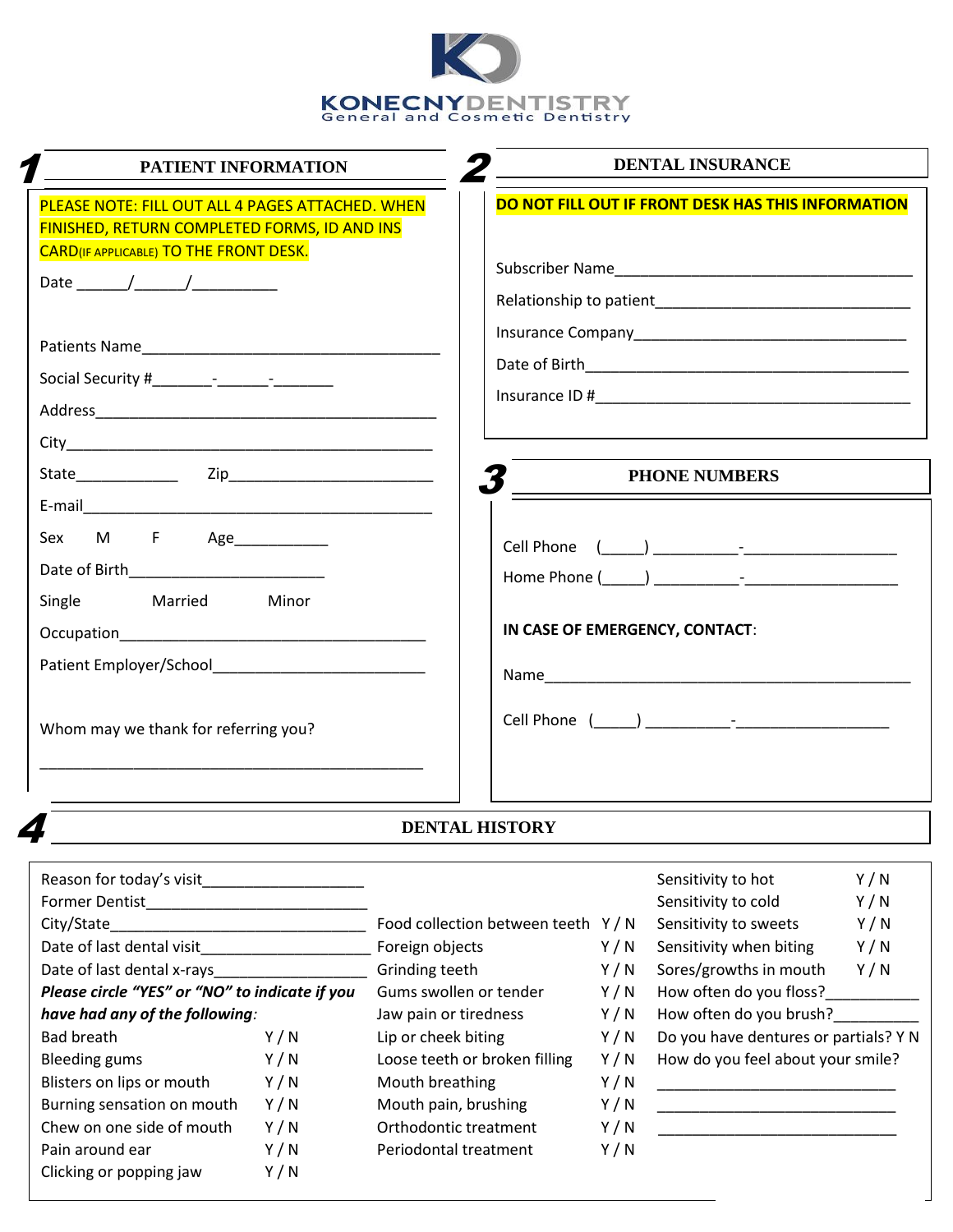

| Are you under a physician's care now? O Yes O No                                                                                                                                                                                                                        |                        |                                    |         |            |                               |            |  |  |  |
|-------------------------------------------------------------------------------------------------------------------------------------------------------------------------------------------------------------------------------------------------------------------------|------------------------|------------------------------------|---------|------------|-------------------------------|------------|--|--|--|
| Have you ever been hospitalized or                                                                                                                                                                                                                                      |                        | O Yes O No                         |         |            |                               |            |  |  |  |
| had a major operation? (last 10 years)<br>Have you ever had a serious head                                                                                                                                                                                              |                        | O Yes O No                         |         |            |                               |            |  |  |  |
| or neck injury?<br>Have you ever taken medications for                                                                                                                                                                                                                  |                        | O Yes O No                         |         |            |                               |            |  |  |  |
| Bone loss?<br>Do you take Prescribed Medications                                                                                                                                                                                                                        | O Yes O No             |                                    |         |            |                               |            |  |  |  |
| If yes $\overline{\phantom{a}}$                                                                                                                                                                                                                                         |                        |                                    |         |            |                               |            |  |  |  |
| Do you use Tobacco                                                                                                                                                                                                                                                      |                        | O Yes O No                         |         |            |                               |            |  |  |  |
| *Women: Are you?                                                                                                                                                                                                                                                        | O Nursing?             | O Pregnant/Trying to get pregnant? |         |            | O Taking oral contraceptives? |            |  |  |  |
| Are you allergic to the following?                                                                                                                                                                                                                                      |                        |                                    |         |            |                               |            |  |  |  |
| O Aspirin                                                                                                                                                                                                                                                               | O Penicillin O Codeine | O Acrylic                          | O Metal |            | O Latex<br>O Sulfa Drug       |            |  |  |  |
| O Local Anesthetics O None                                                                                                                                                                                                                                              |                        |                                    |         |            |                               |            |  |  |  |
| Do you use controlled substances?                                                                                                                                                                                                                                       |                        |                                    |         |            |                               |            |  |  |  |
|                                                                                                                                                                                                                                                                         |                        |                                    | $\Box$  |            |                               |            |  |  |  |
| Aids/HIV Positive                                                                                                                                                                                                                                                       | O Yes O No             | <b>Excessive bleeding</b>          |         | O Yes O No | <b>Lung Disease</b>           | O Yes O No |  |  |  |
| <b>Alzheimer's Disease</b>                                                                                                                                                                                                                                              | O Yes O No             | <b>Excessive Thirst</b>            |         | O Yes O No | <b>Mitral Valve Prolapse</b>  | O Yes O No |  |  |  |
| Anemia                                                                                                                                                                                                                                                                  | O Yes O No             | <b>Frequent Cough</b>              |         | O Yes O No | Osteoporosis                  | O Yes O No |  |  |  |
| Arthritis/Gout                                                                                                                                                                                                                                                          | O Yes O No             | Freq. Headaches                    |         | O Yes O No | Pain in Jaw Joints            | O Yes O No |  |  |  |
| <b>Artificial Heart Valve</b>                                                                                                                                                                                                                                           | O Yes O No             | Glaucoma                           |         | O Yes O No | <b>Psychiatric Care</b>       | O Yes O No |  |  |  |
| <b>Artificial Joint</b>                                                                                                                                                                                                                                                 | O Yes O No             | <b>Heart Murmur</b>                |         | O Yes O No | <b>Radiation</b>              | O Yes O No |  |  |  |
| <b>Asthma</b>                                                                                                                                                                                                                                                           | O Yes O No             | <b>Heart Pacemaker</b>             |         | O Yes O No | <b>Sinus Trouble</b>          | O Yes O No |  |  |  |
| <b>Blood Disease</b>                                                                                                                                                                                                                                                    | O Yes O No             | <b>Heart Trouble</b>               |         | O Yes O No | <b>Stomach Disease</b>        | O Yes O No |  |  |  |
| <b>Bruise Easily</b>                                                                                                                                                                                                                                                    | O Yes O No             | Hemophillia                        |         | O Yes O No | <b>Stroke</b>                 | O Yes O No |  |  |  |
| Cancer                                                                                                                                                                                                                                                                  | O Yes O No             | Hepatitis A B or C                 |         | O Yes O No | <b>Thyroid Disease</b>        | O Yes O No |  |  |  |
| Chemotherapy                                                                                                                                                                                                                                                            | O Yes O No             | <b>Herpes</b>                      |         | O Yes O No | Tuberculosis                  | O Yes O No |  |  |  |
| <b>Cold Sores</b>                                                                                                                                                                                                                                                       | O Yes O No             | <b>High blood Pressure</b>         |         | O Yes O No | <b>OTHER</b>                  |            |  |  |  |
| <b>Cortisone Medicine</b>                                                                                                                                                                                                                                               | O Yes O No             | <b>High Cholesterol</b>            |         | O Yes O No |                               |            |  |  |  |
| <b>Diabetes</b>                                                                                                                                                                                                                                                         | O Yes O No             | Hypoglycemia                       |         | O Yes O No |                               |            |  |  |  |
| <b>Drug Addiction</b>                                                                                                                                                                                                                                                   | O Yes O No             | <b>Liver Disease</b>               |         | O Yes O No |                               |            |  |  |  |
| Epilepsy/Seizures                                                                                                                                                                                                                                                       | O Yes O No             | <b>Low Blood Pressure</b>          |         | O Yes O No |                               |            |  |  |  |
|                                                                                                                                                                                                                                                                         |                        |                                    |         |            |                               |            |  |  |  |
|                                                                                                                                                                                                                                                                         |                        |                                    |         |            |                               |            |  |  |  |
|                                                                                                                                                                                                                                                                         |                        |                                    |         |            |                               |            |  |  |  |
| To the best of my knowledge, all of the questions on this form have been accurately answered. I understand that providing incorrect information can be<br>dangerous to my health. It is my responsibility to inform the dental office of any changes in medical status. |                        |                                    |         |            |                               |            |  |  |  |
| Date: $\sqrt{1-\sqrt{1-\frac{1}{2}}}$                                                                                                                                                                                                                                   |                        |                                    |         |            |                               |            |  |  |  |
|                                                                                                                                                                                                                                                                         |                        |                                    |         |            |                               |            |  |  |  |
|                                                                                                                                                                                                                                                                         |                        |                                    |         |            |                               |            |  |  |  |
|                                                                                                                                                                                                                                                                         |                        |                                    |         |            |                               |            |  |  |  |
|                                                                                                                                                                                                                                                                         |                        |                                    |         |            |                               |            |  |  |  |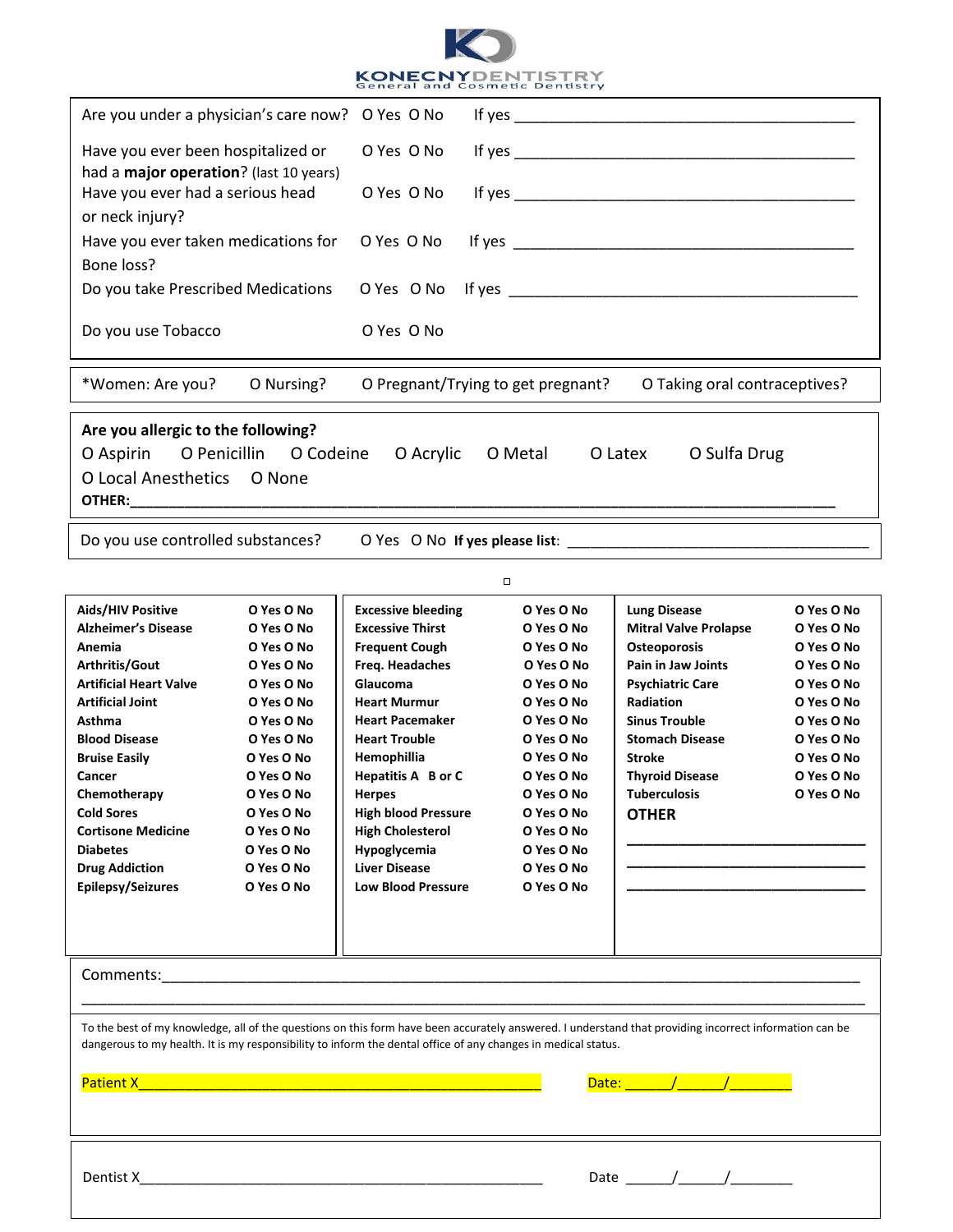# **Acknowledgement of Receipt of Notice of Privacy Practices**

# **Notice to Patient:**

We are required to provide you with a copy of our Notice of Privacy Practices This notice states how we may use and/or disclose your health information. Please sign this form to acknowledge receipt of the Notice. You may refuse to sign this acknowledgement, if you wish.

I acknowledge that I have received a copy of this office's Notice of Privacy Practices.

**Please print your name here**

**\_\_\_\_\_\_\_\_\_\_\_\_\_\_\_\_\_\_\_\_\_\_\_\_\_\_\_\_\_\_\_\_\_\_\_\_\_\_\_\_**

**\_\_\_\_\_\_\_\_\_\_\_\_\_\_\_\_\_\_\_\_\_\_\_\_\_\_\_\_\_\_\_\_\_\_\_\_\_\_\_\_**

**\_\_\_\_\_\_\_\_\_\_\_\_\_\_\_\_\_\_\_\_\_\_\_\_\_\_\_\_\_\_\_\_\_\_\_\_\_\_\_\_**

**Signature**

# **Date**

We cannot discuss your protected health information (PHI) with anyone other than yourself unless you authorize us to do so. **Please list below name(s) of the individual(s) you authorize our office to discuss your care**. Your PHI may be disclosed to the individuals listed below until you notify us otherwise in writing.